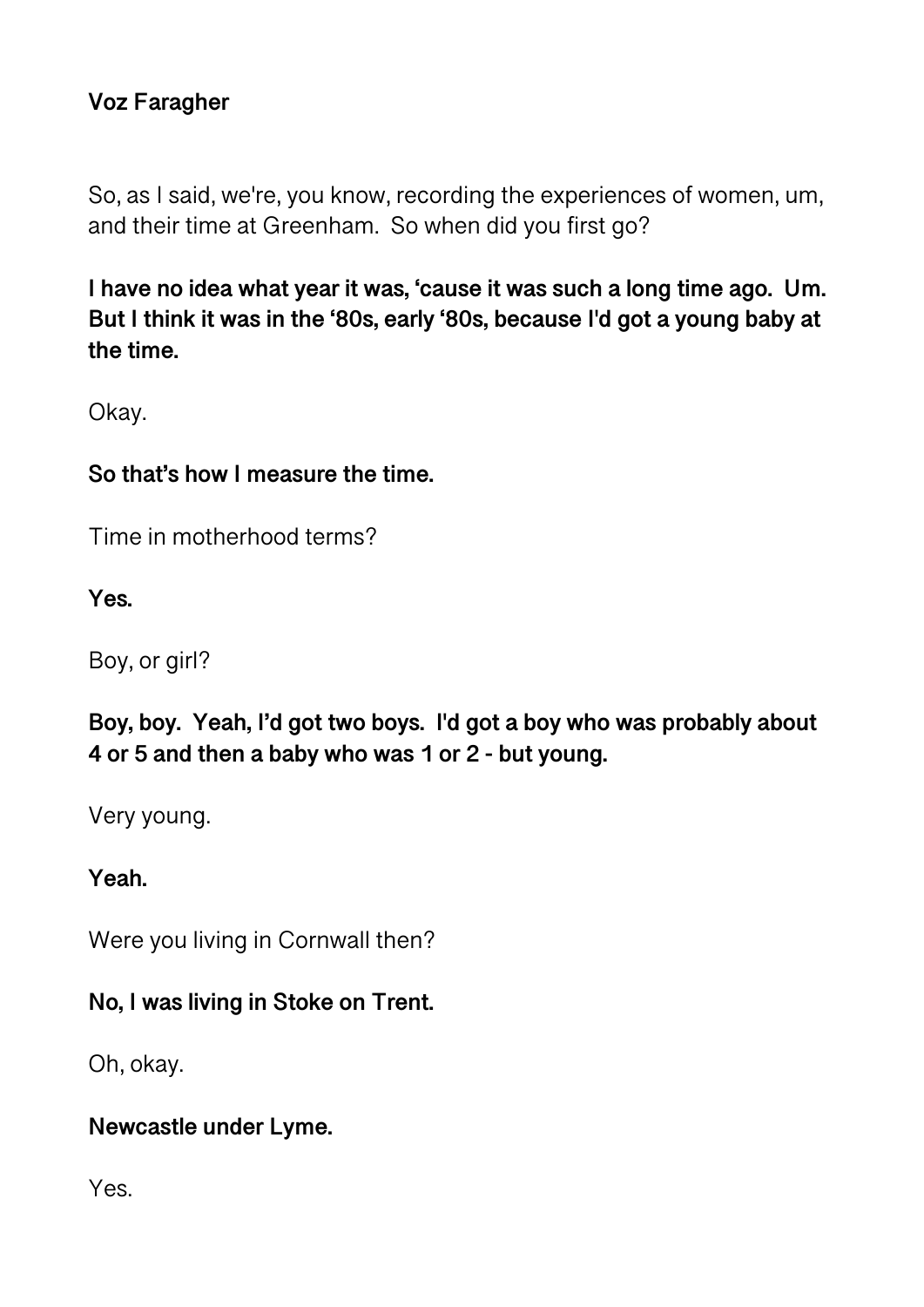#### **Yeah. Yeah.**

I know the Midlands vaguely, my husband's from Tamworth.

## **Oh right.**

And mother in law's from Birmingham, so.

#### **Yeah, yeah.**

But quite a distance?

**Yes, we moved down to Cornwall in the 1990s. So, but before that I we lived a short time in Leicester. But before that I was um, local to Stoke.** 

Right. So what prompted you to go to Greenham?

**Um. Well, I belonged to a women's group, belonged to a women's group during the '70s. And we'd been active doing various things. We'd done theatre group, street band, pregnancy testing, discussion groups, the sorts of things that women's group did. Um. And I think we all became aware of what was going on at Greenham. And er, for myself, personally, I felt quite as strong - I suppose people of my generation, we'd gone through the Cuba crisis. And this felt like another monumental crisis that this was happening at Greenham. And that we were a US army base. You know, that that just seemed absurd to me. But I also felt fearful of it, and felt that we had to do what we could nonviolent direct action, what we could, to challenge that and perhaps to change people's views on whether that was right or not.** 

So that was discussed amongst you in the groups themselves, the women's groups, or as friends?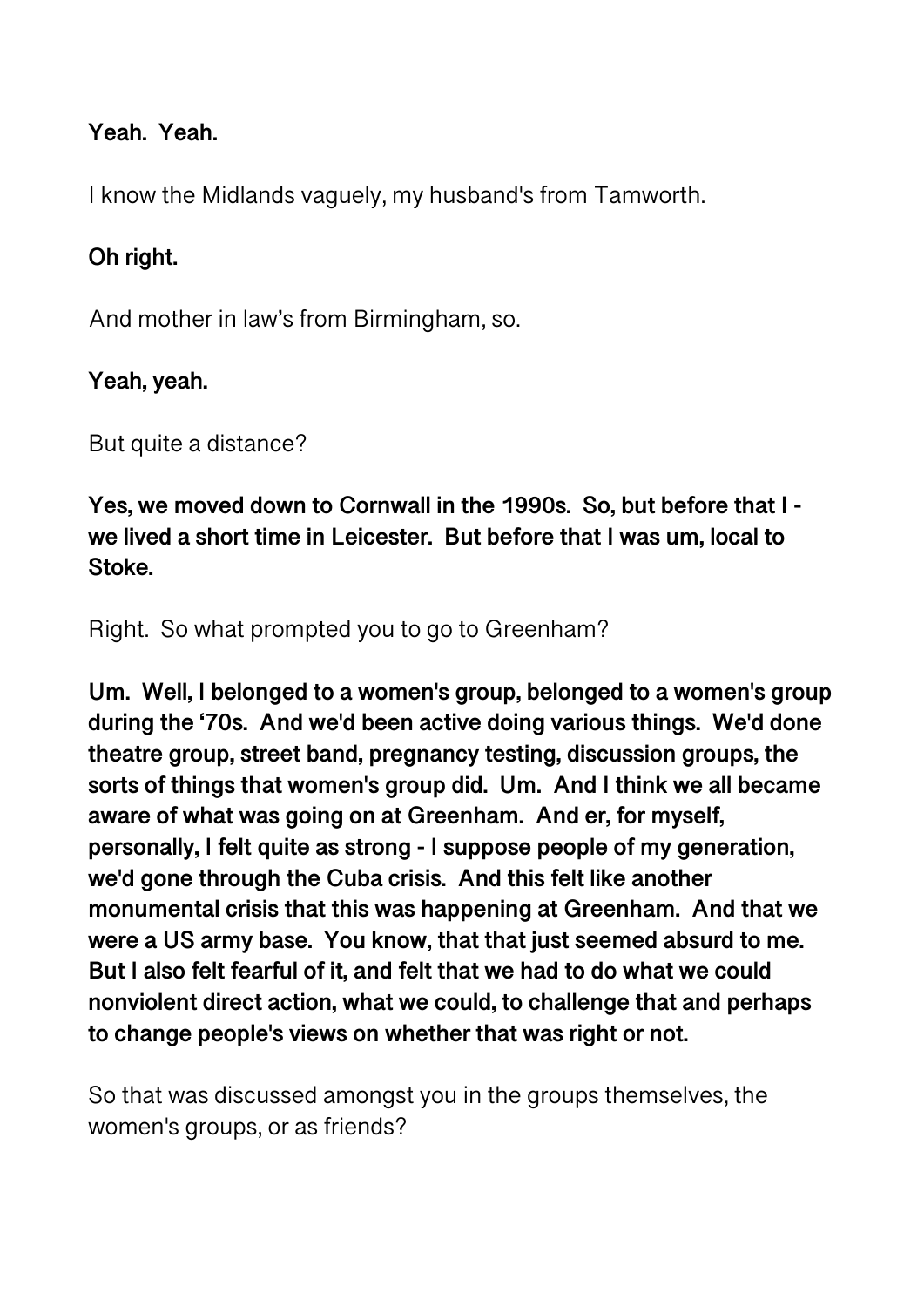**I think there was just a tacit understanding between us that was why we, you know, we wanted to go down there. And we, we were a Greenham support group. And so we would do things locally, in our own community to raise awareness and funding, nonviolent direct action locally, but we also went down to Greenham a couple of times. And once I went down by myself.** 

Okay, so you acted as a support, almost like a peripheral...

## **A little satellite.**

Yes, yes.

# **Yes. That was our name Greenham support group.**

Right. Okay.

# **We did singing as well - you know, Carry Greenham Home and all that, we'd be singing songs to Mother Earth.**

Okay, so the Greenham support group, um, that was some sometime in the early '80s?

# **Yes, I think, yeah, I think it was. Yeah.**

And so how did the group express its support?

**Well, one of the things we did um, was to spray paint a um, it was like an electricity substation on the side of the motorway, the M5, just as you're coming into Trenton, going past Trenton. And we went at the dead of night and spray painted this, and um, we'd got - by chance we got arrested because a police car was passing (laughs). And um, we got arrested and charged, spent the night in jail.** 

Right.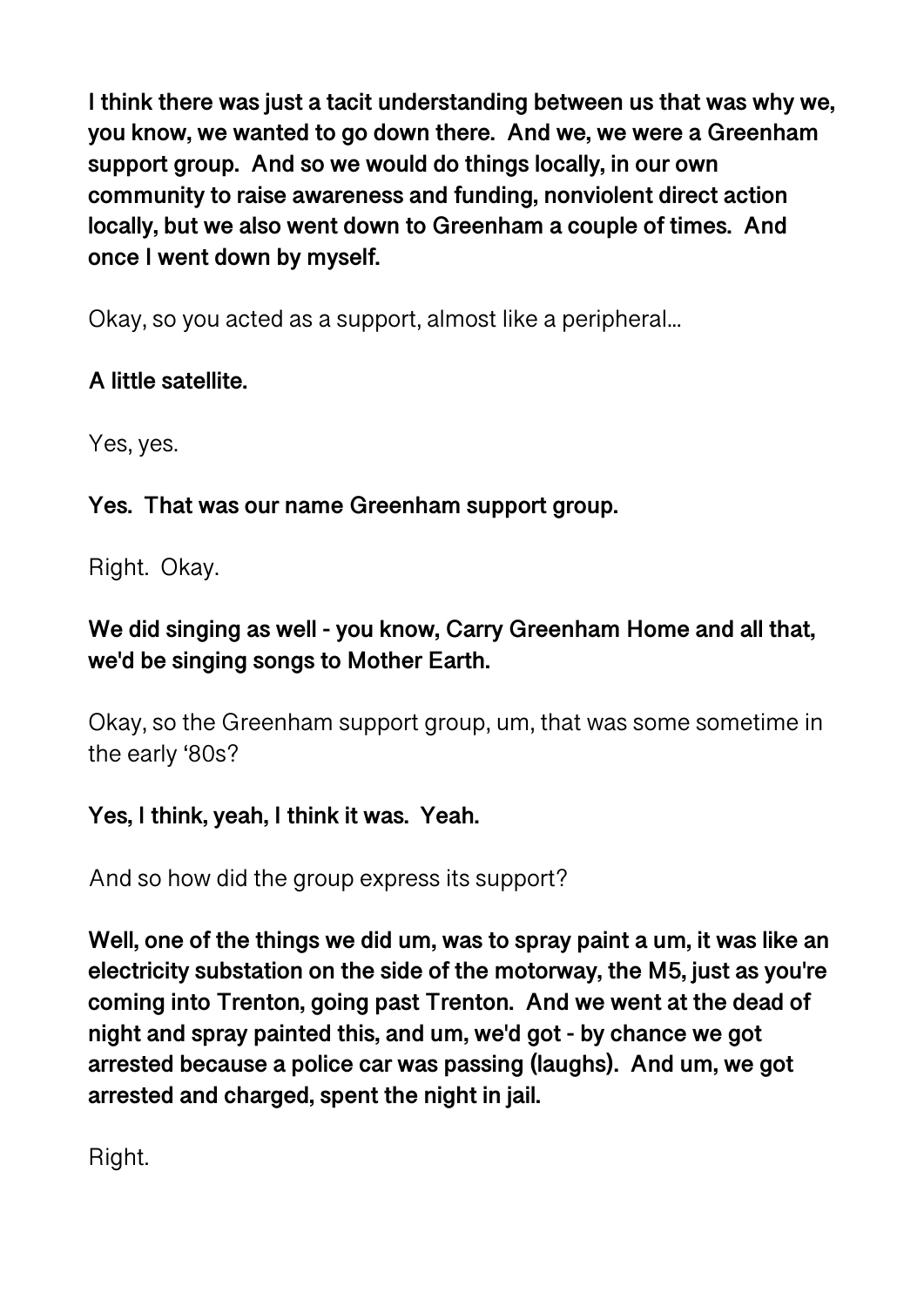**And um, went to court. And were, what's the word when the charge becomes - committed? It was agreed that we had committed criminal damage, and we were fined for that?** 

You were fined. How much?

**I've no idea, because the group paid it.** 

How many of you were there?

**Um, I reckon there must have been six or seven of us.** 

Okay.

**I think. Yeah, again mists of time.** 

And what did you spray on the substation?

**I don't know. I can't recall, because we didn't take a photograph. But it would be support Greenham women or something like that, you know something simple, but saying who we were really. Yeah.** 

Did they remove it, or did they leave it there?

**I think they must have removed it. It's not there now, I know that! (Laughs). Yeah.** 

So you spent the night in the local...

**In Newcastle jail. Yeah, we were interviewed. And um, we'd all agreed to say 'No comment', or to, so we did that and in the end they just put us into the jail for the night and then released us in the morning.** 

What were their attitudes to you?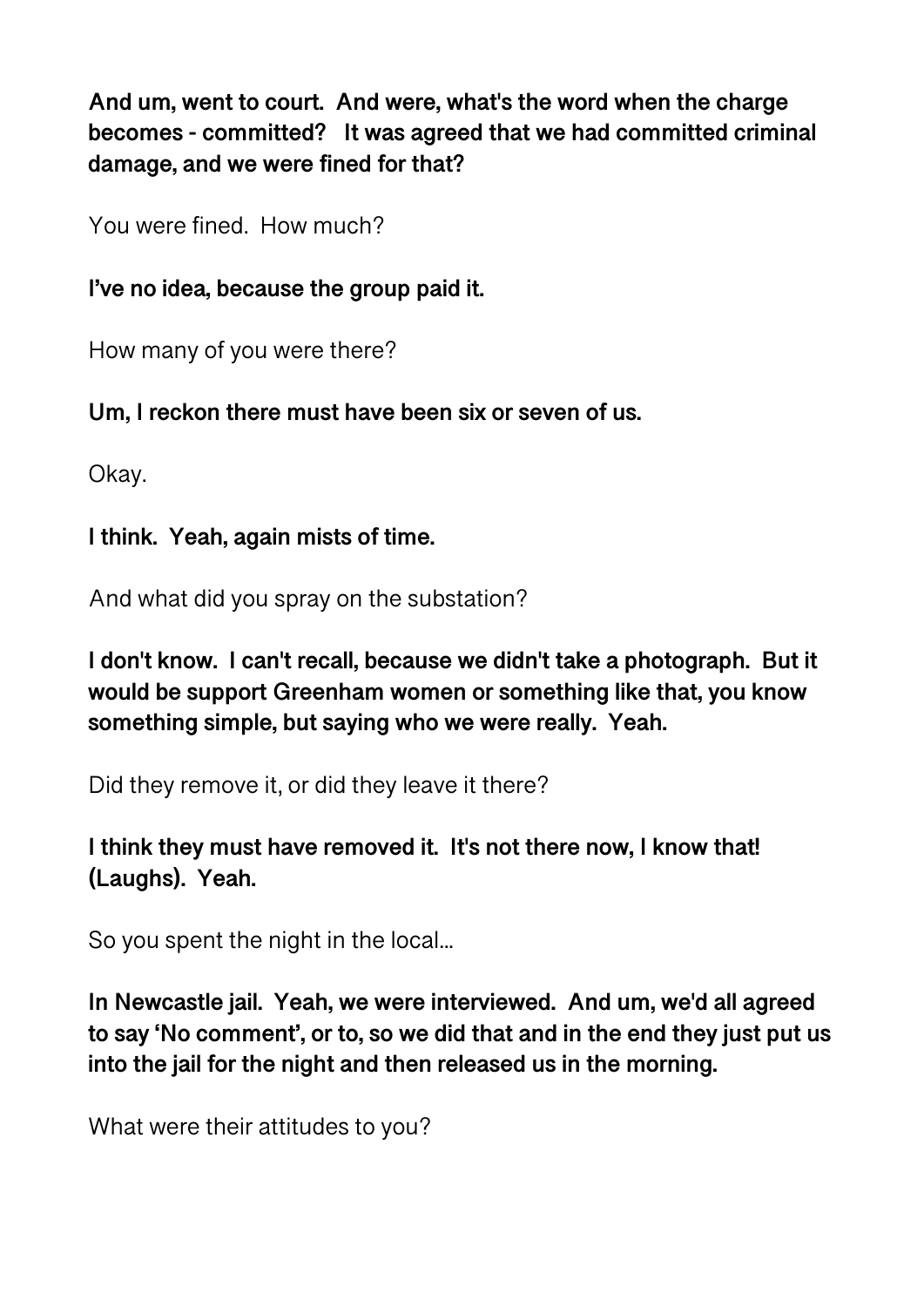**Um, not bad really, I don't think - there was no sort of bullying or aggression or any anything like that. I think they were probably more puzzled than anything. And er, when we went to court, the police officers - there were probably two police officers in the car. Um. And I don't even think they were going along the motorway. I think they were going along a little side road that we were parked on. And um, they, they said in court, something like that we'd er, we'd made a certain noise with the can. And I said 'Could it have been somebody just kicked the can?' And they said 'Yeah', and then I felt oh, afterwards I regretted that, because I've actually wrong-footed him unnecessarily. You know. They were actually they, you know, they weren't unpleasant, or nasty to us or anything, so they were fine.** 

#### Okay.

**Which hasn't always been my experience at protests. But, you know, on this occasion it was.** 

So what other actions they take at that point?

**Well, mostly it was about going down to Greenham. And so we went down to cut the fence - remember there was the big protest. So we had planning meetings about cutting the fence. And um, I remember that we, we called the bolt cutters 'knitting needles'. And um, think we went down in individual cars, and we had a plan of staying together, having a certain portion of the fence, cutting it with the bolt cutters. I don't think we did the sort of things - sort of trying to pull it down or anything, I think we, we sort of restricted ourselves to try and cut pieces out. And then a few of us were arrested by the police during that, that protest. And er, I found that, that was quite difficult, really, that when we, when we were cutting the fence and, you know, singing and protesting and making a noise and everything, there were helicopters flying overhead, and it felt um, really quite frightening. It felt like um, I can only think of the word armageddon, but that's too strong a word to use, but it really didn't feel good at all, you know, and the fence in front of us came down and somebody came, um, a police officer came, I think it was a police officer**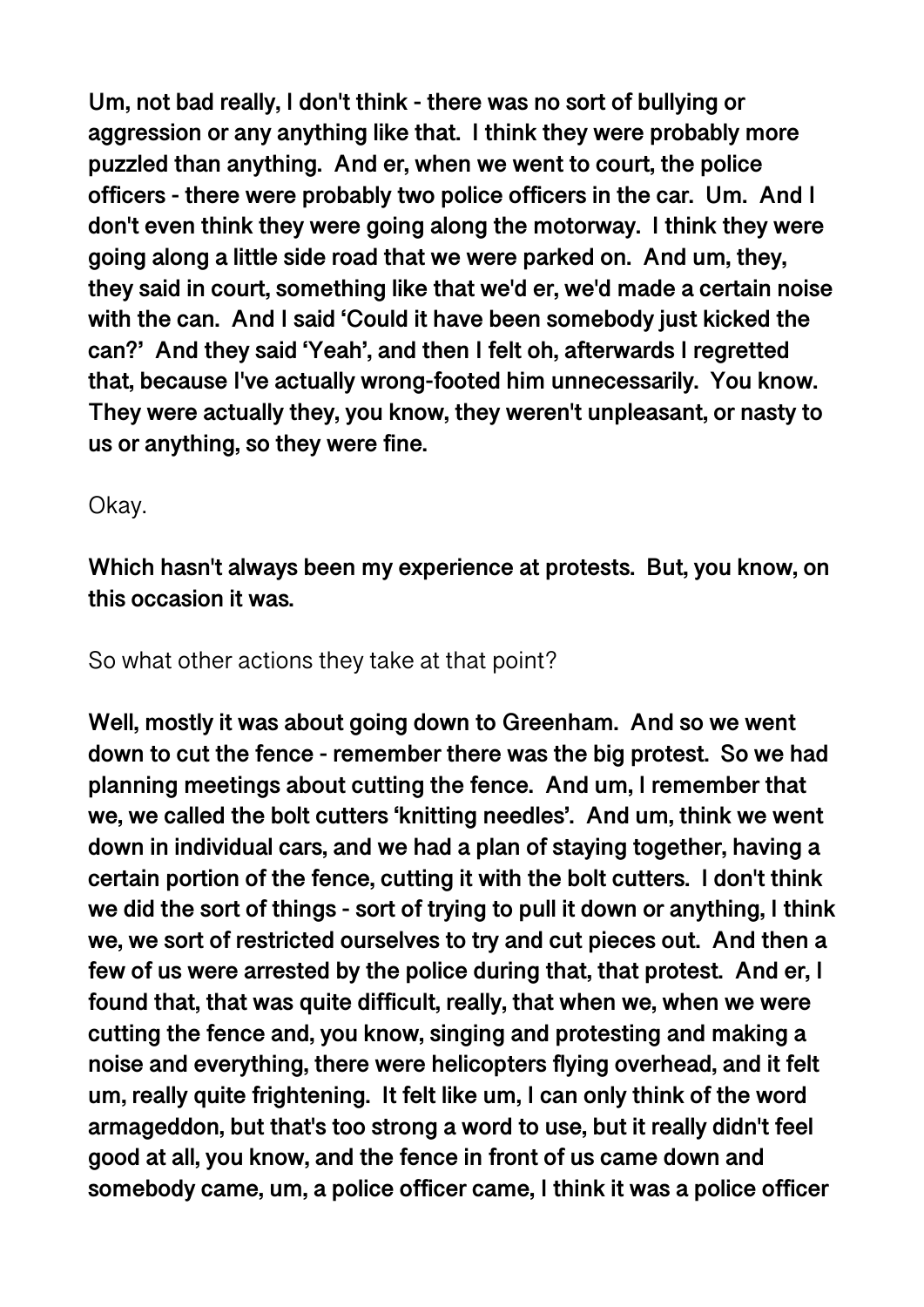**came and grabbed me, and handcuffed me, and dragged me over the barbed wire. So I cut myself.** 

Gosh.

**And um, I can remember saying 'Oh, it hurts, it hurts.' The handcuff really hurt me. And er, that was most of - and it did make me cry because it was so horrible. And then we, we were taken to certain building inside the base, where we were all kept. And then I think we were all just released. We weren't charged or anything. We were just released after that. Yeah.** 

But you did experience some physicality from them, as you said it...you were handcuffed?

## **Yes. That was unpleasant.**

It sounds unpleasant. Yes.

**Yes. It was not nice. And I, fairly sure that I was on the television being arrested, you know, taken over the fence, and that day, but I've never - I've seen it once, but I've never seen it since, and I don't know where, where that would be - somewhere!** 

In the archives.

## **Yeah, in the archives.**

Because that's the sort of thing that often gets uploaded to YouTube. So it's worth...

## **It would nowadays, wouldn't it?**

Yeah, it would have been kept as a record.

## **Yeah.**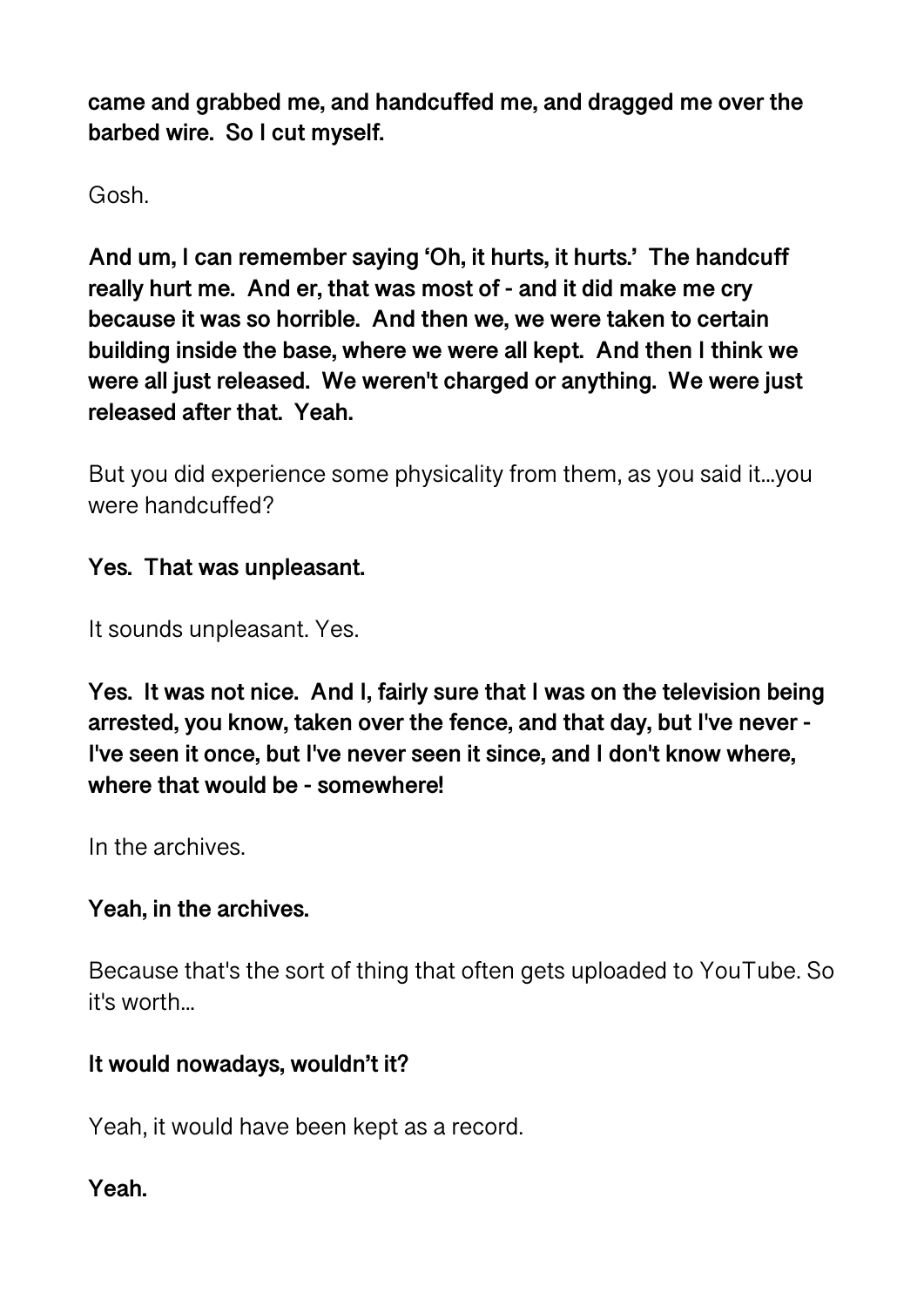And again, I think that's, you know, the importance of a project like this, because these days, things are much more um, easy to record for posterity.

**Yes. Yes.** 

So how many times roughly did you go down to Greenham?

**So we went down that time, we went down another time and we stayed over night in a bender. And er, it's quite astonishing because I got quite a heavy cold. And we stayed the night in this bender, on the fresh air on the straw and everything, and it had gone the next day, and I thought, ah that's Greenham air for you. But I think probably just being outside did it. But I don't think we did anything much, we just sort of talked to other women and, you know, hung around and it wasn't um, an action. It was more - we probably took stuff down with us I would imagine as well. Yeah.** 

Which gate did you stay?

## **No idea.**

Okay.

## **No, don't know.**

So it sounds as if it was um, apart from the run in with the police, it sounds very much as if it was about a gathering of women?

**Yes, I think it was about sisterhood and solidarity, really. But also because we were a long way from Greenham, and we weren't living there, none of us were living there. So it was about trying to play just a small part in what was happening, what was being done to challenge Greenham, the airbase. Yeah.**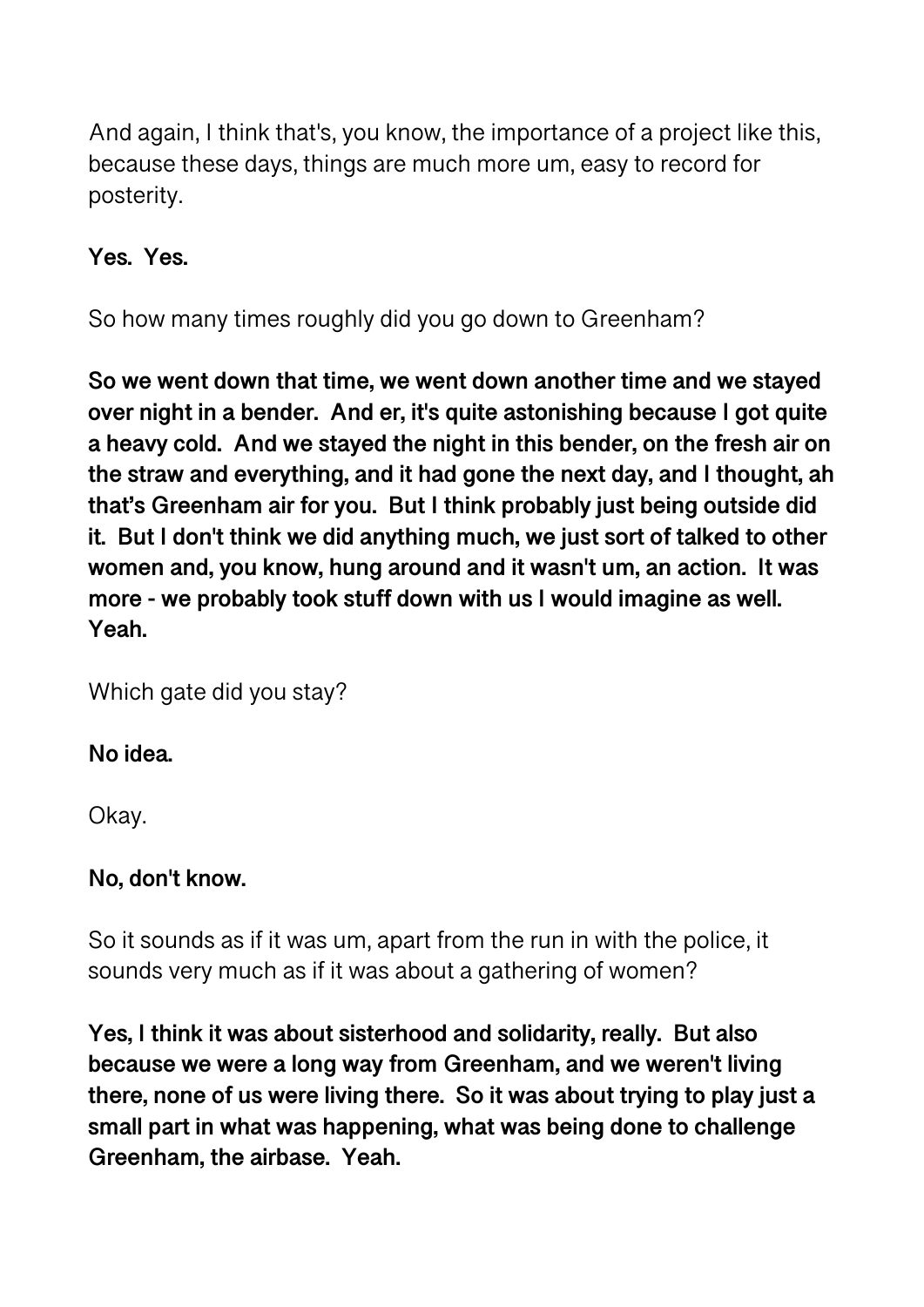So did you meet women from lots of different parts of the country? Or did you tend to stay with your own groups?

**Um, I can't remember the answer to that. I think we would have met the people who would just round us, you know, rather than sort of trying to meet everybody. Yeah.** 

Yes.

**And it might have been that some of the women in the, in the support group had connections as well too, with other people. And another time I went down by myself, and um, I think I felt um, really strongly drawn to do it, because I felt that we were all at such risk, really, that we, even though it felt to me, quite a dangerous thing to be doing, I hadn't long since passed my driving. (Laughs). So I was driving on the motorway for the very first time, and get, finding my way down there, and getting there. And um, it, it was a bit of an extreme thing to do, but at the same time I felt that I really had to do that. And um, I got down there and there was a group of women sitting, I think in a kind of woodland place, and I recognised one of them from Stoke. So together, we um, paired up and we decided to break into the base. So we, we decided to walk around the fence, and see if there was any weak point that we could get in through. And what we found was a hole going under the fence (laughs).** 

Someone had tunnelled.

**They'd already done it! (Laughs). So we got in, and immediately we were really worried about the dogs, you know there were dogs loose. You know, we were quite worried about that. So we just basically wandered around until we, we were caught, you know. And again, my memory is not so good about what happened when we were caught, but we were taken somewhere, processed and let go. Because it was happening all the time.** 

It was a regular thing for them?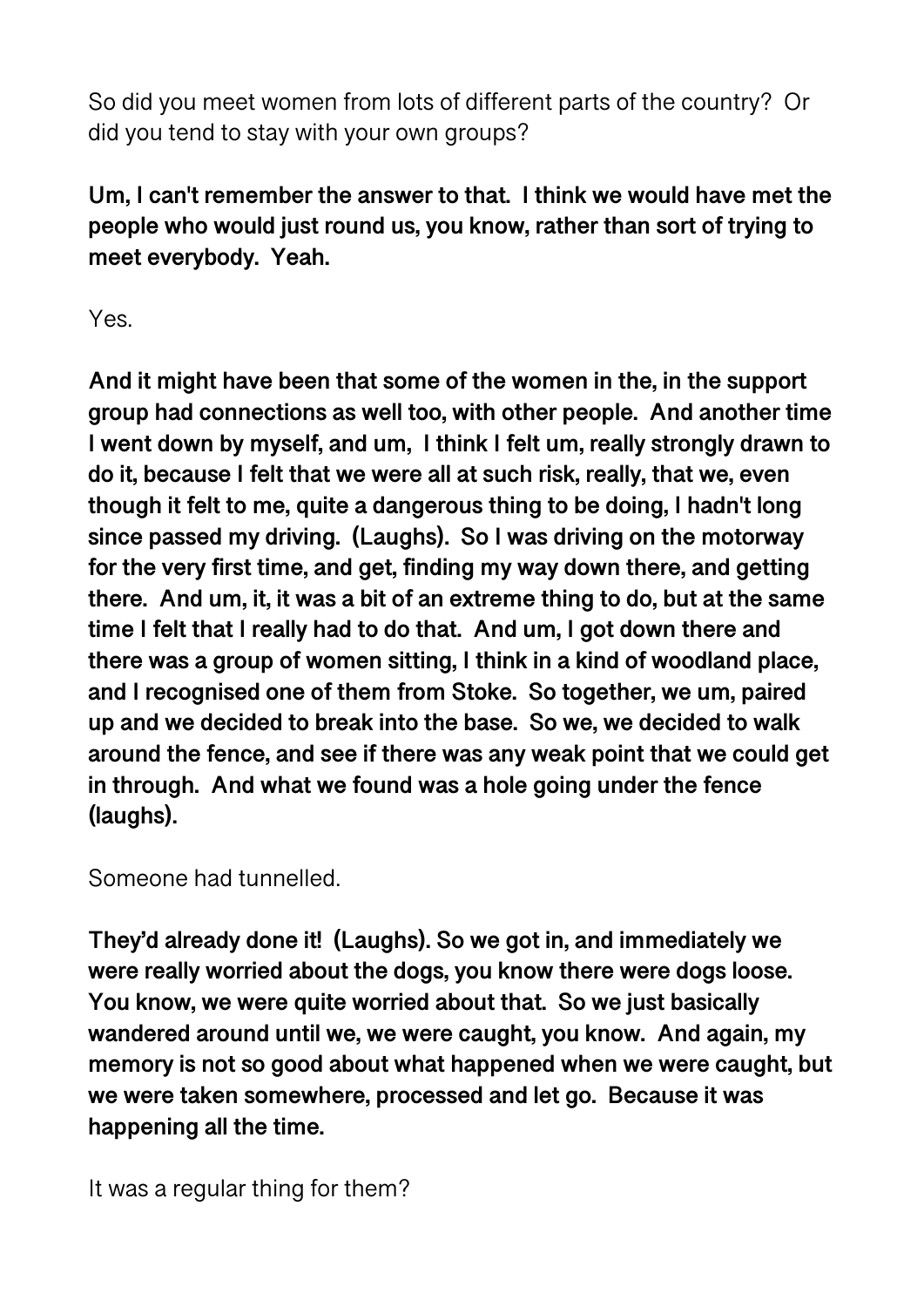#### **Yeah.**

Yes. So, and you were in your 20s then?

**I was in my 30s.** 

Were you?

**Yes, yes. Yeah. So we then drove back to Stoke together, through the night, just drove all the way, and I can remember her name was Hillary. And I can remember she just talked all night to keep me awake. (Laughs). I would never dream of doing that now, but that's what we wanted to do. I think we just wanted to get home.** 

Yeah, so it sounds almost as if the drive to the base and back was as big as being at....

## **(Laughs). It was!**

...as being at the base?

#### **Yeah, that's true.**

But it did give you incentive and motivation to, to, to act.

**Yes.** 

And take risks.

**Yeah, I felt we had to take risks. Because the you know, if we didn't take risks, and we did nothing, then the consequences could be really terrible for everybody. You know, it's a bit um, like Extinction Rebellion, now. People are feeling they have to act, because something terrible is facing us all.**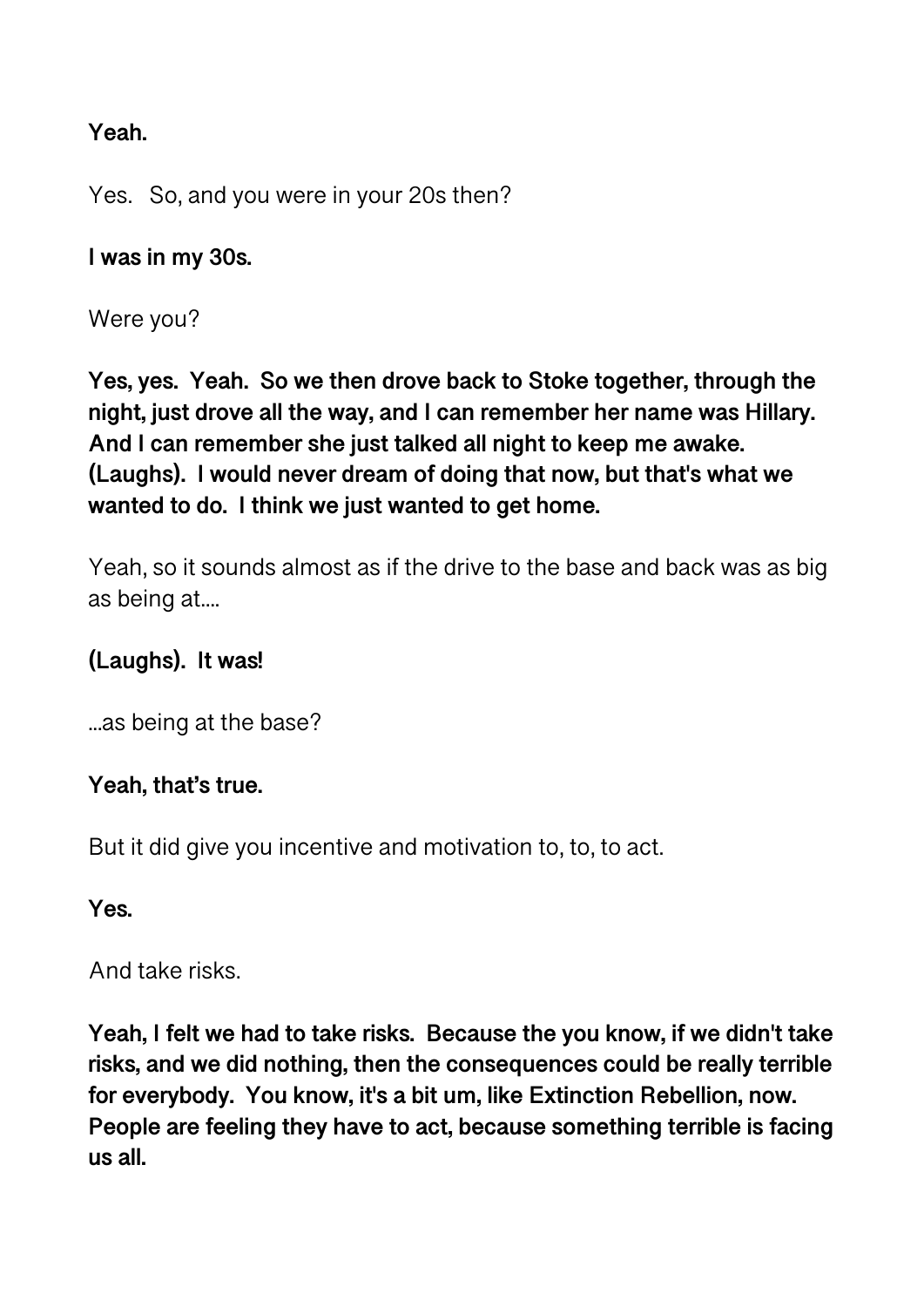Yes.

**And I suppose that's the root of nonviolent direct action, that you feel you have to you have to speak out, and and take action. And er, that's what what drove us, really. Yeah.** 

So, so you had two children at the time you went to Greenham?

## **Yes, yes.**

So, you have support from your partner - the children's father to go as well?

#### **Oh, yes. Yes. Yes.**

So, that's two boys and your husband?

#### **Yes.**

How did you feel perhaps when it became women only, no men?

## **Well, it - all my women's group activists had always been women only, no men. So you know, he's, he looked after the kids if I went off to Greenham, that wasn't a problem, really.**

Right. Because Greenham started off, um allowing men, and then they turned around and said 'No men', and as the time went on, some interviewees have argued that there was quite a hostile element towards men. Did you come across that at all?

**No, I didn't. Um, I suppose the women's group I was in, there was some there was a whole range of radical feminists, feminists, you know, to people with more, um, I won't say extreme views, that's the wrong, wrong word altogether. But there was a spectrum of perspectives on feminism. And, um, so some women would choose not to have men in their lives, and other other women did have men in their lives, but I**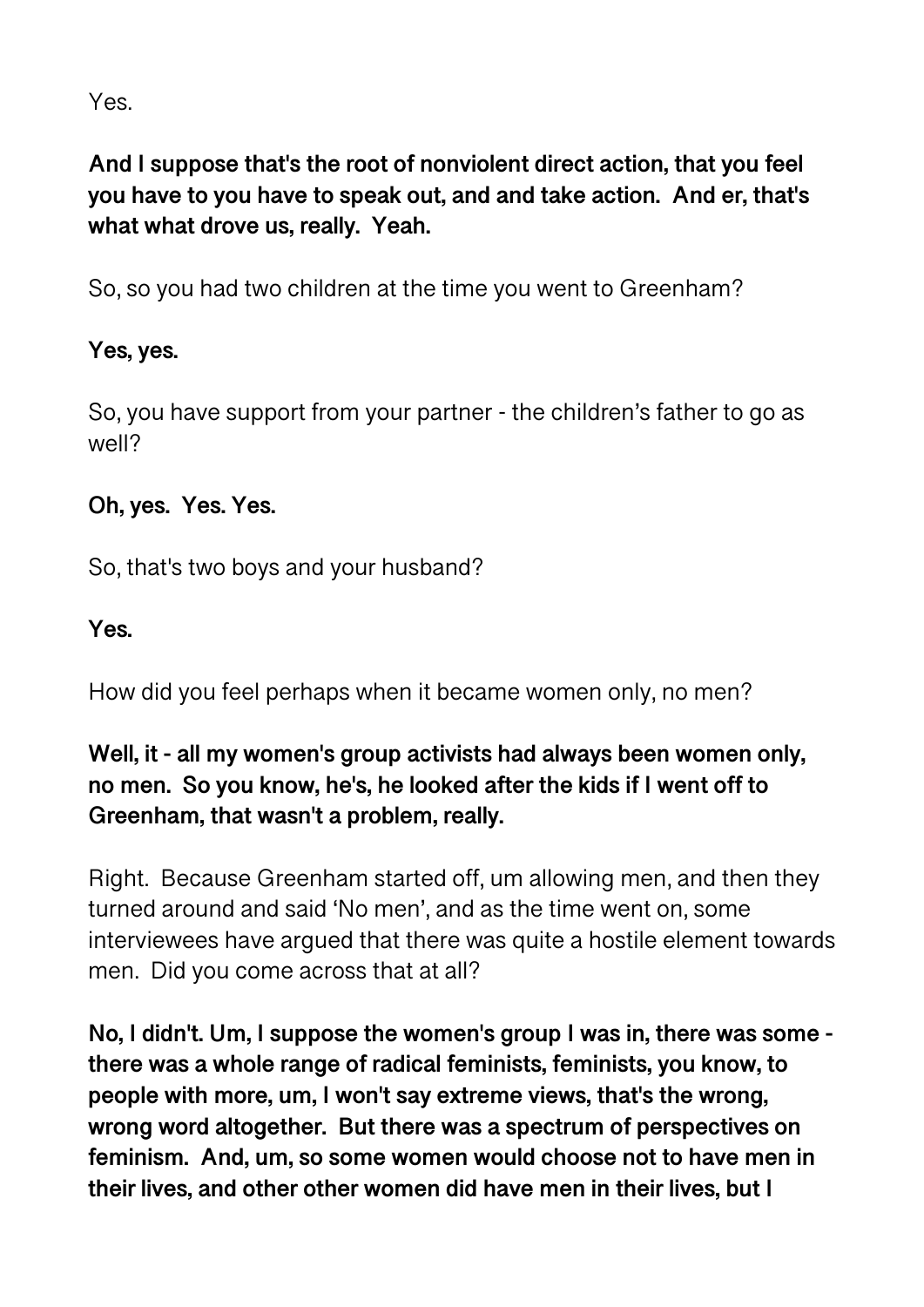**never felt there was, you know, there wasn't any sort of hostile - overt hostility towards, towards men, and they were often looking after our kids when we were... Because I suppose in those days, most of us were in our 30s and had young children - that was the makeup I suppose of a lot of us, but not not everyone. Not everyone, yeah. So that wasn't a big issue.** 

Right, okay. Did you keep in touch with any of the people from those days?

**Um, I still know one or two people yes, that we've continued to be friends, you know, from those days. Um, the women's group itself I left in um, it would be about '88 - I left Stoke and er, I suppose the women's, the women's group in various forms, the women's movement has carried on despite the sort of rhetoric of post-feminism and all of that, and, and still goes strong, I think so, er that carries on, but it's only through individual friendship, really, that I'm in touch with people. But I also know a close friend from Cornwall who lived at Greenham, as well. So Greenham women are everywhere! (Laughs).** 

Yes. A good name for the project.

## **Yes!**

So, do, is that somebody that you met during those years, or met in Cornwall?

## **No, I've met since we moved to Cornwall.**

And found that you've got that in common?

## **Yes, and we're similar ages, and we've got actually...in common. Yeah.**

Right. Yes. Yes. So it's something that's sort of stayed present, even though it was...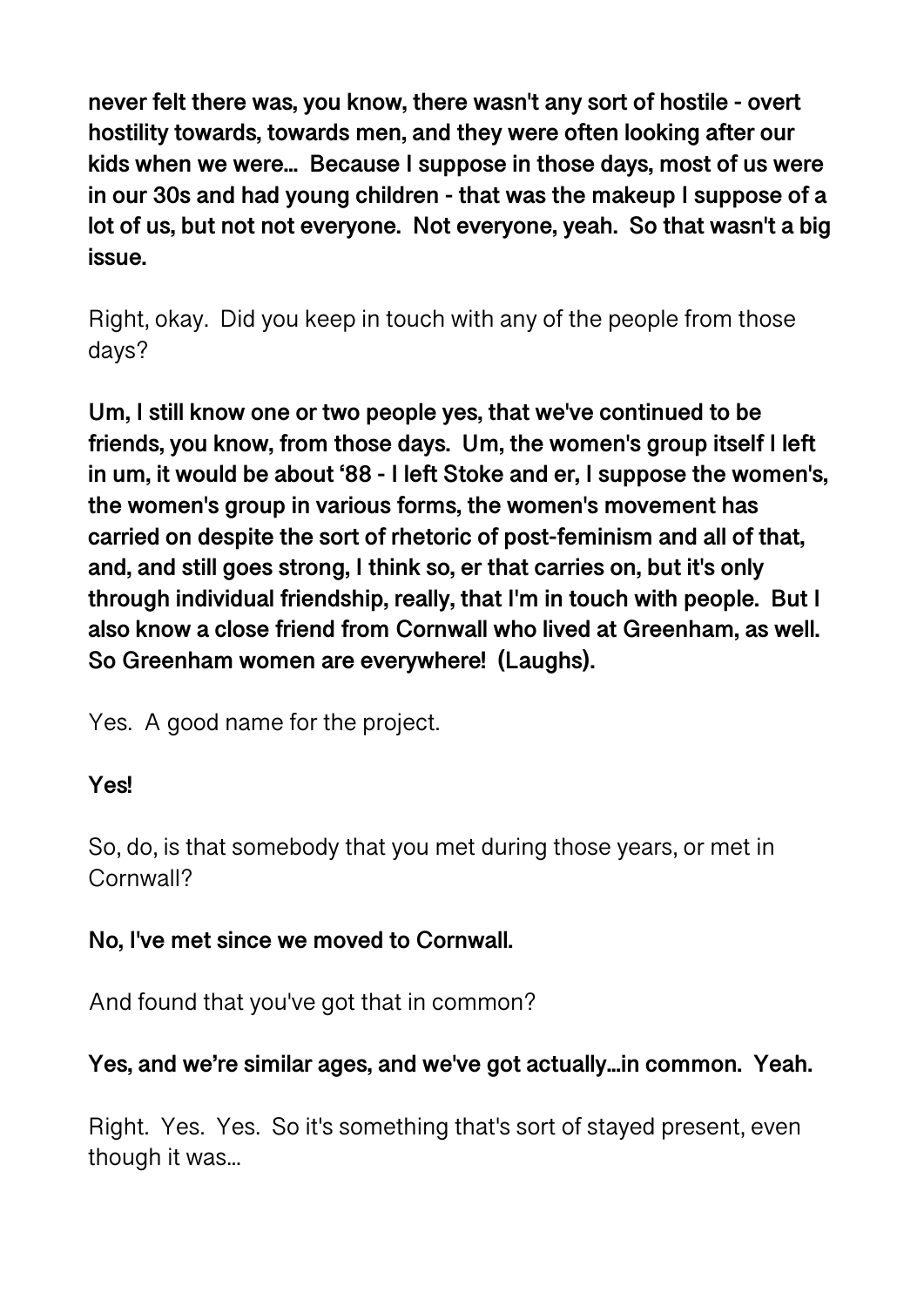#### **Yes. Yes. Yes.**

Your phone! (Laughs).

## **Yeah.**

So how many times did you go roughly to the, to the base itself?

## **I think that makes it three.**

Three, so the ones by yourself...

#### **Yes, once with the women, and once for the protest, yes.**

Did you find that those experiences that you had at the base then fed back into your women's group? Or did they feel separate?

**Um. I think it fed back in, because it's such a sort of monumental experience, really, especially the protests, cutting the fence, was such a monumental experience, that I think er, it would feed back into, into our consciousness, I suppose as much as anything.** 

Yes.

**And although it was terrifying, it was also quite empowering in a way. Because we were, we were taking our fear and we were putting it into direct action.** 

Channelling it?

**Yes. Yeah.** 

In a way that was useful.

**Yeah, that we felt was positive. And, er, we'd sort of made a stand, I suppose.**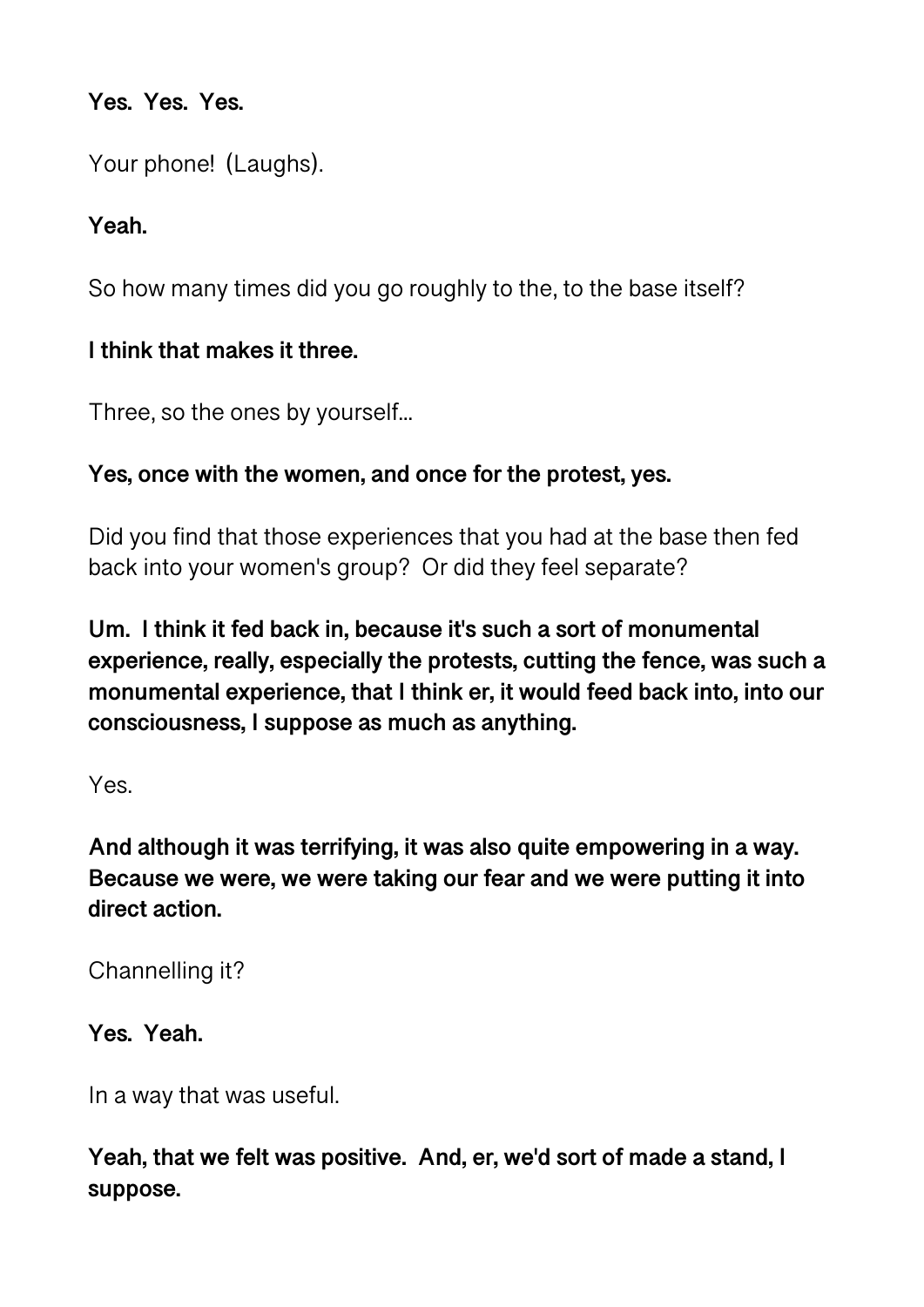I mean was fear about the cruise missiles themselves and the potential for them to be used, or for your own safety taking action, or both?

**I think both. Yes, because the you know, the very strong fear of the cruise missiles was - obviously drove us, and just how wrong that was, it wasn't just that they were scary, but just how wrong that is that this should should happen in our world. But then also going down to take, I think, whenever you take part in direct, nonviolent direct action you always will - I do anyway - are quite fearful of the consequences for your own personal safety. You don't want to be hurt. And you know that it's possible that you will be hurt. So I think it's both really yeah.** 

Yes. And I guess also, I mean, having a criminal record.

#### **Yeah.**

'Cause stays with you for a long time...

## **Forever, forever - potentially, depending what job you apply for.**

Forever. Yes, yes. So it's, it has long term consequences.

#### **Yes.**

I mean did it have long term consequences for you?

## **It didn't prevent me getting any jobs, but um especially in the early days, I was declared.**

## You did?

Yes. And I explained it was in connection with the Greenham action. But yeah, it was there. And it still is there - if they want to look now they will find it. Yeah.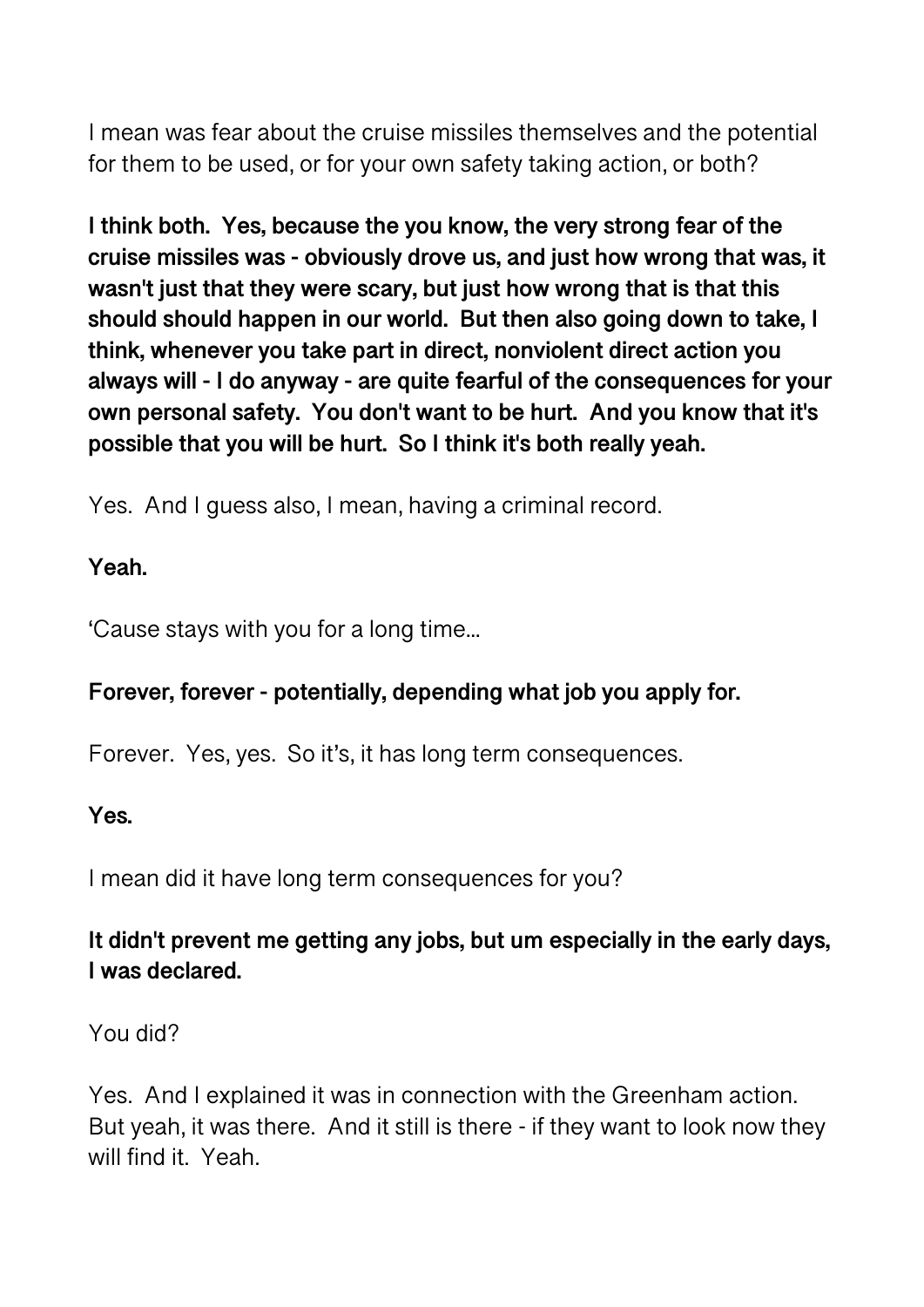## **Yes.**

So if it's...

**But it's not been relevant to many jobs, you know, I've worked for the local authority. So you know, they will do intensive checks. Yeah. Yeah. Yeah.** 

So you are sort of putting yourself on the line making that decision to go?

## **Yes. Yeah. Yeah.**

And is taking something that's been a lifetime choice for you? Have you been involved in other protests? Or was there something about one made it special?

#### **We've been on CND marches in earlier, earlier days.**

They were before Greenham weren't they?

**Yeah. And er, I can't think of anything, anything else but - oh, I know we we squatted a refuge. It was an empty children's home, we squatted it in order to turn it into a refuge. That's - that was a pretty big action that we took as a women's group together. And er, marches, protests, that kind of thing. Um, I think we might, I think I might have been to one of the Snowball events up in the Midlands as well.** 

## What's a Snowball event?

**They were, they were things like at Warrington airbase, where, um, again, it would be about protesting and singing songs. We also did something locally called Against the Grain, when there was the famine and LiveAid. And we'd do things like dress in white and lie down dead on the pavement in Newcastle, things like that. And then we went to the nearest airbase, um grain store to us, I can't remember its name, and**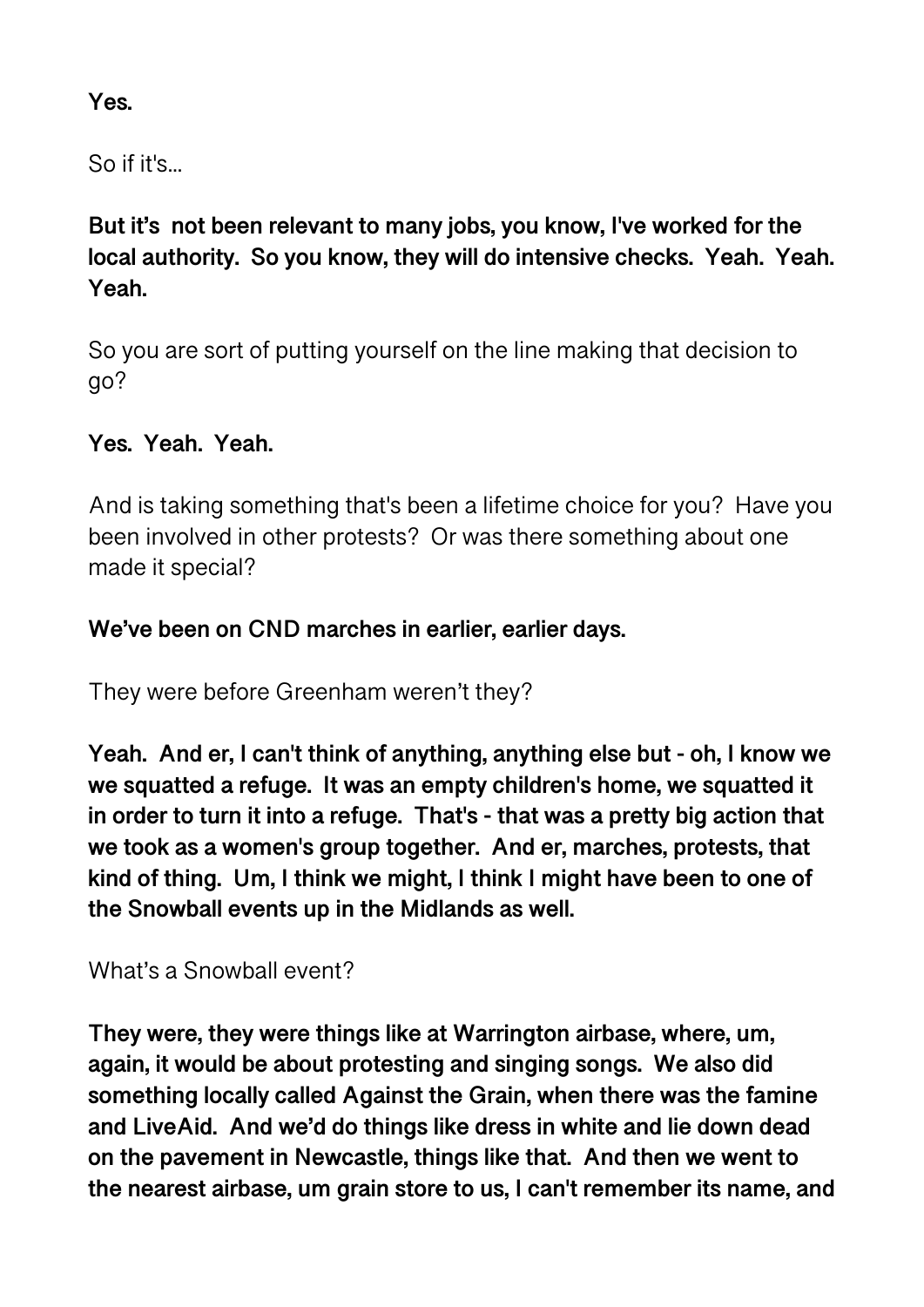**sang songs, and sort of put ribbons through fence, and flowers and things. Yeah. So yes, just stuff like that really.** 

So really from the '60s?

## **Yes.**

And it sounds as if you were, had an awareness from your work or your involvement with the CND movement. And then this particular um, decision by is it Margaret Thatcher and Ronald Reagan, to base these missiles, that sounds as if that really did stimulate you to act?

## **Yes. I think that came into my consciousness with the women's group, really. Um. And I think that it's, it was very much a collective, collective thing, that we got involved in that. Yeah.**

So it was a way to, because I guess the women's group did a variety of things. And it was one area that it channeled its energies into?

## **Yes. Yes. I think it was almost like a sort of subgroup.**

Mm hmm.

## **Yeah.**

Yes. Yes. So that was sort of like a hub in Stoke?

## **Yes.**

So you've got the hub up in Stoke on Trent and then this small group then went off to Greenham. But then you went alone.

## **Yes.**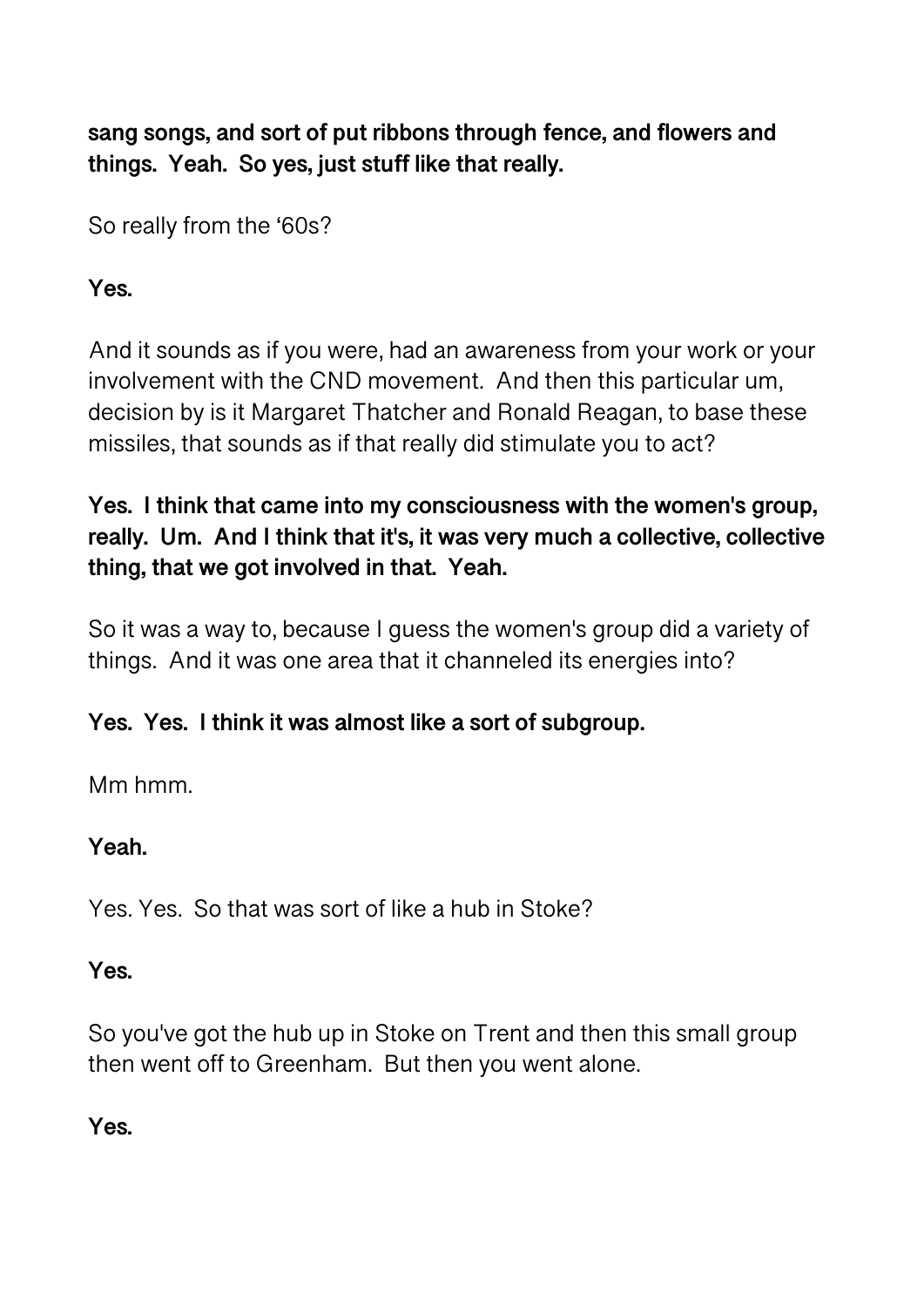So it was, it really did have an individual impact for you to decide it was important enough to go by yourself?

## **Yes, exactly. Yeah. Yeah, and I've no idea why we didn't all go. But maybe that just wasn't possible at that particular time.**

But given that, you know, you'd only just passed your test as well and decided to go down to Greenham from from Stoke on Trent and take the motorways and um...

## **Yeah, yes.**

I can imagine it was, could be quite scary.

**I remember I was coming into Birmingham, coming down from Stafford into Birmingham. And to get onto the road, must be to London, I suppose - Newbury - you have to just take take a sort of left hand turn. And I think I was probably dithering because I didn't know what I was doing, and there was a lorry behind me, and he obviously got exasperated with me and forced me onto the hard shoulder. (Laughs).** 

Gosh!

**So er. Yeah. It was an adventure.** 

Yes.

**Yeah.** 

Is there anything else that you can think of that you'd like to add?

**Um. No. Other than that, you know, like many other women who were involved, we've we've continued our sort of, um, I suppose our life paths really, within women's - the women's movement, er and feminist movement. And er, that's remained a really important - it's not just a strand, it's a whole identity isn't it, that you know, and, and those, those**